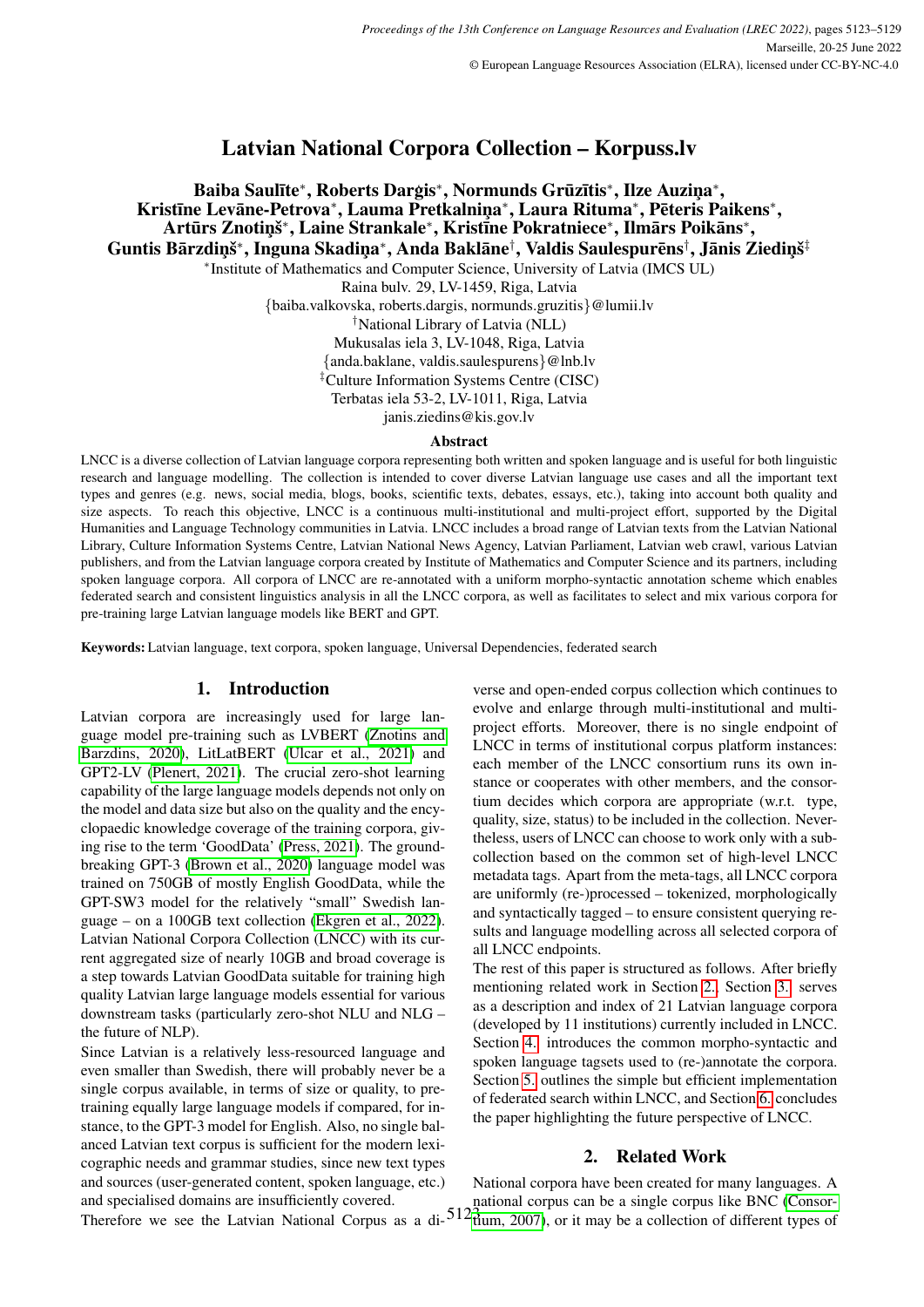corpora like the Czech National Corpus (Křen, 2020), Bulgarian National Corpus [\(Koeva et al., 2012\)](#page-4-3). LNCC follows the latter approach.

A national corpus (also, a reference corpus) may consist of different types of texts that are not necessarily balanced. Such national or reference corpora have been created for American English [\(Ide and Suderman, 2006\)](#page-4-4), Croatian (Tadić, 2002), Czech (Křen et al., 2016), German [\(Kupi](#page-5-6)[etz et al., 2018\)](#page-5-6), Hungarian [\(Oravecz et al., 2014\)](#page-5-7), Polish (Przepiórkowski et al., 2011), Romanian [\(Mititelu et al.,](#page-5-9) [2018\)](#page-5-9), Turkish [\(Aksan et al., 2012\)](#page-4-6), and other languages. LNCC as a whole collection is a reference corpus.

Conceptually, the idea of LNCC is somewhat similar to the Leipzig Corpus Collection, particularly its Deutscher Wortschatz sub-collection which focuses on the German language [\(Goldhahn et al., 2012\)](#page-4-7). The main differences are that LNCC includes not only web-crawled corpora in the collection but also other previously or recently created Latvian language corpora, both general and specialised, covering various time periods. Also the aim of LNCC is more general, supporting various use cases apart from the lexicographic use case.

## 3. Corpus Collection

<span id="page-1-0"></span>LNCC consists of wide variety of corpora.<sup>[1](#page-1-1)</sup> Currently, 21 text and spoken corpora (total size 1.3B tokens) representing different types and genres are available.

Text corpora are widely represented in this collection (see Table [1\)](#page-2-1): LVK2018, UDLV-LVTB, Hugo.lv, Tīmeklis2007, Tīmeklis2020, Vikipēdija, Emuāri, Barometrs, Saeima, Likumi, LiLa, MuLa, LaVA, Pārspriedumi, Disertācijas, LatSenRom, Rainis, Senie. LNCC also contains three corpora of spoken language: LRK2013 [\(Pinnis et al., 2014\)](#page-5-10), LVMED [\(Dargis et al., 2020b\)](#page-4-8), and Subtitri. These corpora currently include only transcriptions of speech – the aligned audio recordings are not available via the current LNCC user interface. Note that the Corpus of Saeima (transcriptions of parliamentary debates, years 1993–2017) can be considered also as a corpus of edited spoken language.

LVK2018 is designed as a general language, representative and balanced 10 million word corpus of contemporary Latvian that aims to cover the variety of existing texts in certain estimated proportions [\(Levane-Petrova, 2019\)](#page-5-11). It is used as a data source for the continuous development of a balanced multilayer (UD, FrameNet, PropBank, AMR, as well as named entity and coreference layers) corpus of Latvian [\(Gruzitis et al., 2018\)](#page-4-9).The general spoken language corpus LRK2013 has been designed to be phonetically balanced and representative in term of speakers and types of speech acts [\(Pinnis et al., 2014\)](#page-5-10). The balanced corpus of contemporary Latgalian texts (MuLa) consists of certain proportions of texts published in Latgalian. Domain, genre etc. specific corpora are: a learner corpus LaVA, parliamentary corpus Saeima [\(Dargis et al., 2018\)](#page-4-10), literary corpora (Rainis, LatSenRom), and other specialised corpora – Pārspriedumi (Levāne-Petrova and Pokratniece, [2021\)](#page-5-12), Saeima Disertācijas, Likumi, Vikipēdija, Barometrs, Emuāri, Subtitri, LVMED [\(Dargis et al., 2020b\)](#page-4-8). Two comprehensive web corpora are also available for the Latvian



<span id="page-1-2"></span>Figure 1: Screenshot of the Korpuss.lv website: the most popular corpora are listed first (see Table [1](#page-2-1) for details).

language: Tīmeklis2007 [\(Dzerins and Dzonsons, 2007\)](#page-4-11) and Tīmeklis2020.

Almost all corpora included in LNCC are monolingual; only one parallel corpus (its Latvian counterpart) has currently been added to LNCC – the LiLa corpus [\(Utka et al.,](#page-5-13) [2012\)](#page-5-13); however, more parallel corpora will be included in collaboration with Culture Information Systems Centre.

LNCC is mainly intended for use in synchronic research as most of the corpora are synchronic corpora of contemporary language – texts included in them cover the period from the 1990s to the 20s of the 21st century. An earlier period (1873–1940) is covered by literary corpora (Rainis, LatSenRom). In addition, LNCC includes also one diachronic corpus – Senie [\(Andronova, 2007\)](#page-4-12). The corpus of the early written Latvian covers both printed texts and some manuscript transcripts of the 16th–18th century. All the texts were transliterated from the Gothic to the Latin script. All the texts were later converted into Unicode, and transliteration of the old spelling into the modern spelling has been started in 2021. This will allow for experimental automatic morpho-syntactic annotation of the diachronic corpus as well.

During the development of the LNCC morphological annotations were uniformly annotated across all the corpora. Corpora with no annotations were morphologically annotated for the first time and corpora with older annotations were re-annotated with the newest tagger to have the same tagset across all corpora.

Almost all corpora included in LNCC are automatically morphologically annotated and UD-parsed [\(Nivre et al.,](#page-5-14) [2020\)](#page-5-14). Two of them have been manually validated: the UDLV-LVTB treebank [\(Pretkalnina et al., 2018\)](#page-5-15) and the learner corpus of non-native Latvian speakers LaVA with manual error and morphological annotation [\(Dargis et al.,](#page-4-13) [2020a\)](#page-4-13). The common morpho-syntactic annotation scheme does not cover morphological features present in the Latgalian language (dialectal), early written Latvian (historical) and news portal comments (ungrammatical), therefore the MuLa, Senie and Barometrs corpora are not annotated and parsed.

5124 and provides filtering by meta-tags: type of data included inThe LNCC corpus platform (Figure [1\)](#page-1-2) lists all the corpora

<span id="page-1-1"></span><sup>1</sup><http://korpuss.lv>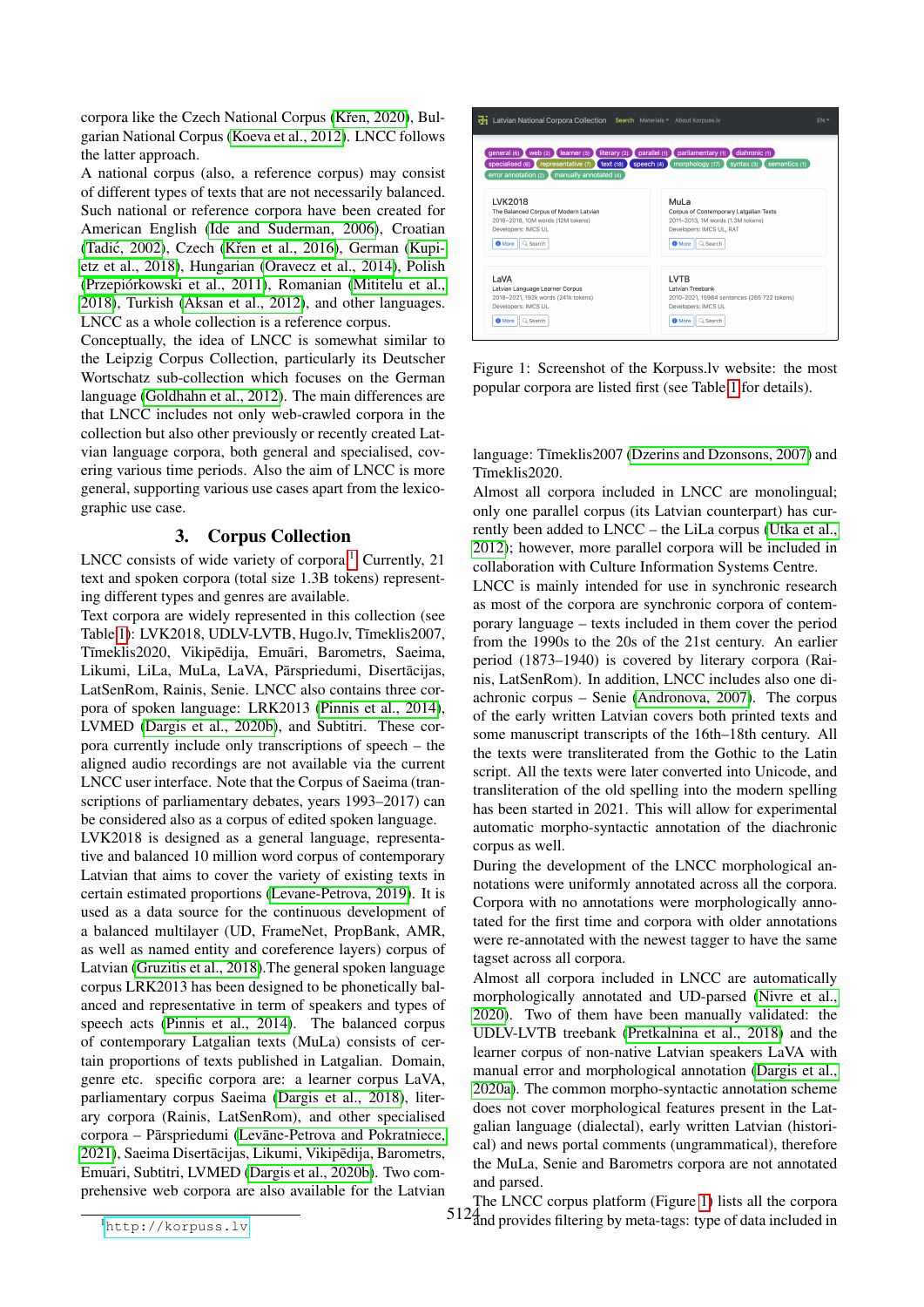| Code name                     | <b>Full name</b>                      | <b>Size</b>                | <b>Type</b>                                                                                                                                                                                                                                                                                                                                                                        | <b>Release</b>                                                                                                                                                                         |  |  |  |  |
|-------------------------------|---------------------------------------|----------------------------|------------------------------------------------------------------------------------------------------------------------------------------------------------------------------------------------------------------------------------------------------------------------------------------------------------------------------------------------------------------------------------|----------------------------------------------------------------------------------------------------------------------------------------------------------------------------------------|--|--|--|--|
| Written language text corpora |                                       |                            |                                                                                                                                                                                                                                                                                                                                                                                    |                                                                                                                                                                                        |  |  |  |  |
|                               | <b>Balanced Corpus of</b>             |                            | text, general, representative                                                                                                                                                                                                                                                                                                                                                      |                                                                                                                                                                                        |  |  |  |  |
| LVK2018                       | Modern Latvian                        | 12M tokens                 |                                                                                                                                                                                                                                                                                                                                                                                    | 2016-2018                                                                                                                                                                              |  |  |  |  |
|                               | (Levāne-Petrova and Dargis, 2018)     |                            |                                                                                                                                                                                                                                                                                                                                                                                    |                                                                                                                                                                                        |  |  |  |  |
|                               | Latvian UD Treebank,                  | 266k tokens                |                                                                                                                                                                                                                                                                                                                                                                                    |                                                                                                                                                                                        |  |  |  |  |
| <b>UDLV-LVTB</b>              | subset of LVK2018,                    | (16k sent.)                |                                                                                                                                                                                                                                                                                                                                                                                    | 2015-2021                                                                                                                                                                              |  |  |  |  |
|                               | part of UD v2.9 (Zeman et al., 2021)  |                            |                                                                                                                                                                                                                                                                                                                                                                                    |                                                                                                                                                                                        |  |  |  |  |
| $Hugo.\overline{lv}$          | Hugo.lv Parallel Corpora              | 10.5M tokens               | text, general, culture                                                                                                                                                                                                                                                                                                                                                             | 2018                                                                                                                                                                                   |  |  |  |  |
| Tīmeklis2007                  | <b>Latvian Web Corpus</b>             | 123.5M tokens              | text, web                                                                                                                                                                                                                                                                                                                                                                          |                                                                                                                                                                                        |  |  |  |  |
|                               | (Džeriņš and Džonsons, 2007)          |                            |                                                                                                                                                                                                                                                                                                                                                                                    |                                                                                                                                                                                        |  |  |  |  |
| Tīmeklis2020                  | <b>Latvian Web Corpus</b>             | 492.6M tokens              | text, web                                                                                                                                                                                                                                                                                                                                                                          | 2020-2022                                                                                                                                                                              |  |  |  |  |
| Vikipēdija                    | Latvian Wikipedia                     | 27.7M tokens               | text, specialised                                                                                                                                                                                                                                                                                                                                                                  |                                                                                                                                                                                        |  |  |  |  |
| Emuāri                        | <b>Latvian Blog Corpus</b>            | 8M tokens                  |                                                                                                                                                                                                                                                                                                                                                                                    |                                                                                                                                                                                        |  |  |  |  |
| <b>Barometrs</b>              | <b>Corpus of News Portal Comments</b> | 447.3M tokens              | text, specialised                                                                                                                                                                                                                                                                                                                                                                  |                                                                                                                                                                                        |  |  |  |  |
|                               | Corpus of Latvian                     |                            | text, specialised:parliamentary                                                                                                                                                                                                                                                                                                                                                    | 2013-2018                                                                                                                                                                              |  |  |  |  |
| Saeima                        | <b>Parliament Debates</b>             | 24M tokens                 |                                                                                                                                                                                                                                                                                                                                                                                    |                                                                                                                                                                                        |  |  |  |  |
|                               | (Auziņa et al., 2018)                 |                            |                                                                                                                                                                                                                                                                                                                                                                                    |                                                                                                                                                                                        |  |  |  |  |
| Likumi                        | Corpus of Legal Acts                  | 116.2M tokens              |                                                                                                                                                                                                                                                                                                                                                                                    |                                                                                                                                                                                        |  |  |  |  |
|                               | of the Republic of Latvia             |                            |                                                                                                                                                                                                                                                                                                                                                                                    | 2006-2007<br>2022<br>2014-2015<br>$2011 - 2021$<br>2022<br>2011-2013<br>2011-2013<br>2018-2021<br>2018-2021<br>2022<br>2019-2021<br>2018<br>$2002 - 2021$<br>2013<br>2020-2022<br>2022 |  |  |  |  |
|                               | Lithuanian-Latvian-Lithuanian         |                            |                                                                                                                                                                                                                                                                                                                                                                                    |                                                                                                                                                                                        |  |  |  |  |
| LiLa                          | Parallel Text Corpus                  | 5.7M tokens                | text, parallel, representative                                                                                                                                                                                                                                                                                                                                                     |                                                                                                                                                                                        |  |  |  |  |
|                               | (Utka et al., 2013)                   |                            |                                                                                                                                                                                                                                                                                                                                                                                    |                                                                                                                                                                                        |  |  |  |  |
| MuLa                          | Corpus of Contemporary                |                            | text, specialised:dialect,                                                                                                                                                                                                                                                                                                                                                         |                                                                                                                                                                                        |  |  |  |  |
|                               | <b>Latgalian Texts</b>                | 1.3M tokens                |                                                                                                                                                                                                                                                                                                                                                                                    |                                                                                                                                                                                        |  |  |  |  |
|                               | (Sperga et al., 2013)                 |                            |                                                                                                                                                                                                                                                                                                                                                                                    |                                                                                                                                                                                        |  |  |  |  |
|                               | Latvian Language Learner Corpus       |                            | text, specialised:learner,                                                                                                                                                                                                                                                                                                                                                         |                                                                                                                                                                                        |  |  |  |  |
| LaVA                          | (Auziņa et al., 2021)                 | 241k tokens                |                                                                                                                                                                                                                                                                                                                                                                                    |                                                                                                                                                                                        |  |  |  |  |
|                               |                                       |                            | text, general, representative,<br>manually annotated<br>text, specialised<br>text, specialised<br>representative<br>manually annotated,<br>error annotation<br>text, specialised<br>text, specialised<br>text, specialised:literary<br>text, specialised:literary<br>text, specialised:diachronic<br>spoken, general, representative<br>spoken, specialised<br>spoken, specialised |                                                                                                                                                                                        |  |  |  |  |
| Pārspriedumi                  | Corpus of Students Essays             | 226k tokens                |                                                                                                                                                                                                                                                                                                                                                                                    |                                                                                                                                                                                        |  |  |  |  |
|                               | (Levāne-Petrova et al., 2021)         |                            |                                                                                                                                                                                                                                                                                                                                                                                    |                                                                                                                                                                                        |  |  |  |  |
| Disertācijas                  | Corpus of Latvian PhD Theses          | 23.4M tokens               |                                                                                                                                                                                                                                                                                                                                                                                    |                                                                                                                                                                                        |  |  |  |  |
| <b>LatSenRom</b>              | <b>Corpus of Latvian Early Novels</b> | 3.3M tokens                |                                                                                                                                                                                                                                                                                                                                                                                    |                                                                                                                                                                                        |  |  |  |  |
| Rainis                        | Corpus of Texts Written by Rainis     | 2.3M tokens                |                                                                                                                                                                                                                                                                                                                                                                                    |                                                                                                                                                                                        |  |  |  |  |
|                               | (Spektors et al., 2018)               |                            |                                                                                                                                                                                                                                                                                                                                                                                    |                                                                                                                                                                                        |  |  |  |  |
| Senie                         | Corpus of Early Written               |                            |                                                                                                                                                                                                                                                                                                                                                                                    |                                                                                                                                                                                        |  |  |  |  |
|                               | Latvian Texts                         | 2.7M tokens                |                                                                                                                                                                                                                                                                                                                                                                                    |                                                                                                                                                                                        |  |  |  |  |
|                               | (Andronova et al., 2002)              |                            |                                                                                                                                                                                                                                                                                                                                                                                    |                                                                                                                                                                                        |  |  |  |  |
| Spoken language text corpora  |                                       |                            |                                                                                                                                                                                                                                                                                                                                                                                    |                                                                                                                                                                                        |  |  |  |  |
| LRK2013                       | Latvian Speech Recognition Corpus     | 975k tokens<br>(100 hours) |                                                                                                                                                                                                                                                                                                                                                                                    |                                                                                                                                                                                        |  |  |  |  |
| Subtitri                      | Latvian Subtitles of                  | 10.8M tokens               |                                                                                                                                                                                                                                                                                                                                                                                    |                                                                                                                                                                                        |  |  |  |  |
|                               | <b>Public Broadcasting</b>            | (1200 hours)               |                                                                                                                                                                                                                                                                                                                                                                                    |                                                                                                                                                                                        |  |  |  |  |
| <b>LVMED</b>                  | Latvian Medical Speech Corpus         | 157k tokens<br>(35 hours)  |                                                                                                                                                                                                                                                                                                                                                                                    |                                                                                                                                                                                        |  |  |  |  |
| LNCC:                         | 21 corpora                            | 1.3B tokens                |                                                                                                                                                                                                                                                                                                                                                                                    | <b>Jun 2022</b>                                                                                                                                                                        |  |  |  |  |

<span id="page-2-1"></span>Table 1: The current compilation of LNCC.

the corpus (written vs. spoken); type of corpus (general vs. specialised; some specialised corpora are divided in more detail – learner, literary, dialectal, parliamentary); annotation levels (morphology, syntax, manually annotated, error annotation).

## 4. Common Tagsets

<span id="page-2-0"></span>phologically tagged (with few exceptions as mentioned in In<br>Section 3) In general tokens are separated from each<sup>512</sup>a All LNCC datasets are automatically tokenized and mor-Section [3.\)](#page-1-0). In general, tokens are separated from each

other by whitespace with some language and domain specific exceptions, e.g. ordinal numerals, like abbreviations, are written in Latvian together with the full-stop mark (e.g. '1.' – 'first') therefore an ordinal numeral together with the full-stop mark is tokenized as one token. Systematic tokenization phenomena of the written language – numbers, dates, URLs, email addresses, initials, etc. – are identified using regular expressions.

In spoken language corpora, orthographic transcription is dsed, taking into account the basic principles of ortho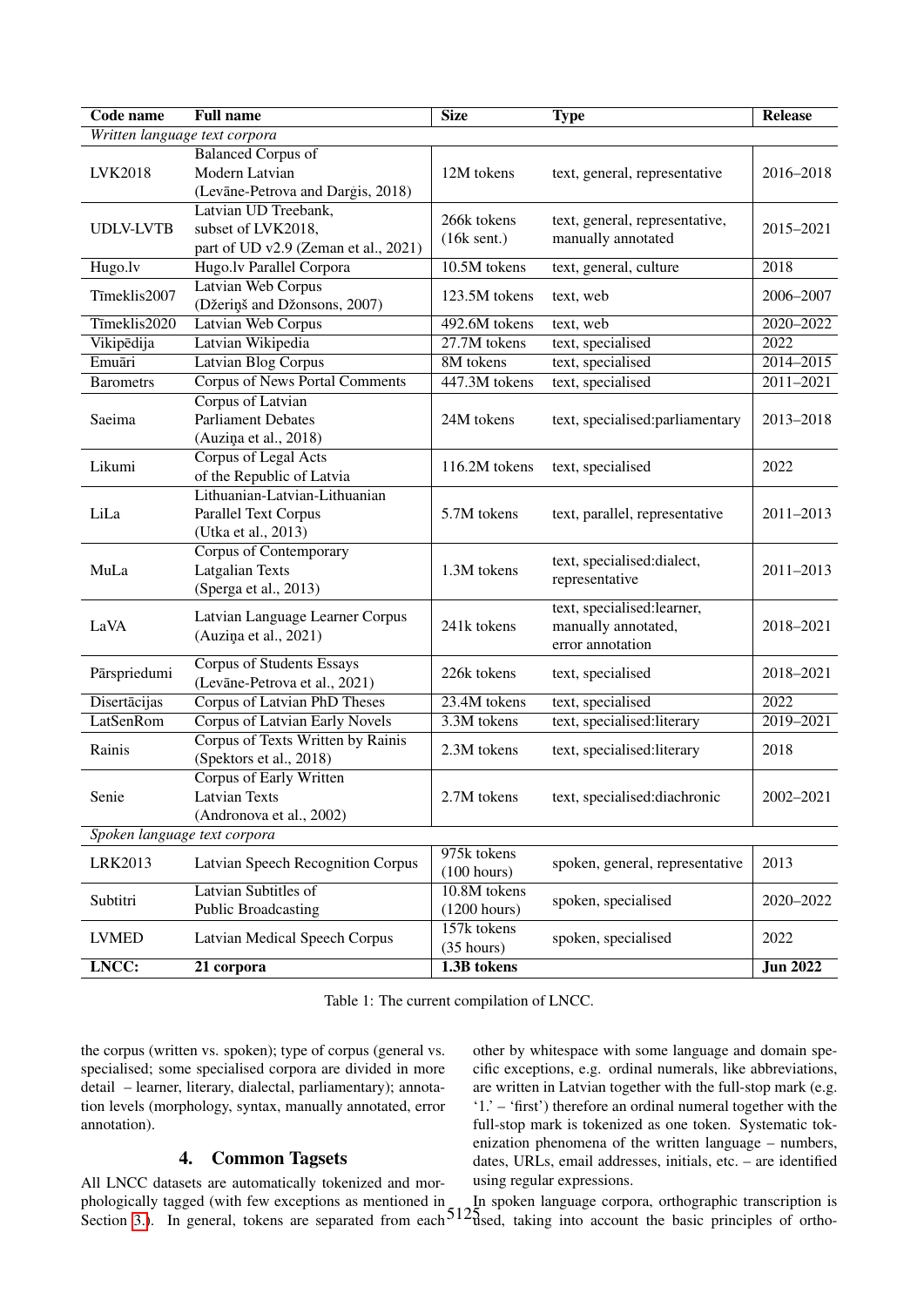graphic annotation, e.g., the norms of the standard orthography of the Latvian language are followed (in the case of significant deviation from the norm, both the correct and incorrect forms are given); capital letters are used in proper names and acronyms only; the numerals and abbreviations are expanded; non-verbal elements, unclear speech and physiological noise (e.g., snuffling, smacking, coughing, etc.) are annotated.

Morpho-syntactic annotation is done by the open-source IMCS UL morphological tagger which ensures 92.7% full morphological tag accuracy and 97.6% lemmatization / POS (part-of-speech) accuracy [\(Paikens et al., 2013;](#page-5-16) [Paikens, 2016\)](#page-5-17).

Latvian has a classic Indo-European (Baltic) system with diverse grammatical inflection and extensive word formation [\(Vanags, 2021\)](#page-5-18). Word order is relatively free, i.e. pragmatically governed, however, the basic word order is subject-verb-object. Due to this, morpho-syntactic annotation contains not only POS and lemma, but also case, number, tense and various language-specific attributes.

The common tagset of Latvian has been developed and finetuned at IMCS UL over the years. It is a positional tagset, generally compliant with the MULTEXT-EAST standard [\(Erjavec, 2012\)](#page-4-14), adapted to the Latvian specifics. The tagset contains 13 POS classes: 10 POS classes correspond to the word classes defined in Latvian Grammar [\(Kalnaca and Lokmane, 2021\)](#page-4-15) – 5 for inflected word classes (nouns, adjectives, verbs, pronouns, numerals) and 5 for non-inflected word classes (adverbs, prepositions, particles, conjunctions, interjections); the tagset also contains 3 POS classes for abbreviations, punctuation and residuals.

Latvian nouns inflect for number and case, adjectives inflect for case, number, gender and definiteness, and verbs inflect for tense, mood, voice and person [\(Nau, 1998\)](#page-5-19). By representing this information in a positional tagset, the length of the tag can vary greatly – from one (e.g. for particles) to 11 for verbs.

Latvian Treebank (LVTB) is manually syntactically annotated using a hybrid dependency-constituency grammar model [\(Barzdins et al., 2007;](#page-4-16) [Nespore et al., 2010;](#page-5-20) [Pretkalnina et al., 2011\)](#page-5-21) and then transformed to the UD model [\(Pretkalnina et al., 2018\)](#page-5-15). Other corpora are automatically UD-parsed using a BERT-based parser for Latvian, trained on the UDLV-LVTB treebank, that gives the labelled attachment score (LAS) of 89.9% [\(Znotins and](#page-5-0) [Barzdins, 2020\)](#page-5-0). The parser is periodically re-trained on the latest UDLV-LVTB data that follows the global UD release cycle.

## 5. Federated Search

<span id="page-3-0"></span>Open-access federated search facility is available through the LNCC website. $2$  It gives an overview about the absolute and relative (per million) frequency of a given search term across all the LNCC corpora. Each 'tile' in the result set (as illustrated in Figure [2\)](#page-3-3) leads to a detailed search result in the form of a corpus concordance.

The federated search combines multiple corpora from multiple corpus indexer instances (endpoints) maintained by

| sirds*               |                                          |                     | Search<br>ø                                        |
|----------------------|------------------------------------------|---------------------|----------------------------------------------------|
| 2128 occurrences     | Emuāri                                   | 5230 occurrences    | LatSenRom                                          |
| (256 per million)    | Latvian Blog Corpus 2015                 | (1541 per million)  | Corpus of Latvian Early Novels                     |
| <b>9</b> occurrences | I aVA                                    | 565 occurrences     | Mul a                                              |
| (37 per million)     | Latvian Language Learner Corpus          | (426 per million)   | Corpus of Contemporary Latgalian Texts             |
| 157 occurrences      | LRK2013                                  | 1734 occurrences    | LiLa                                               |
| (137 per million)    | Latvian Speech Recognition Corpus        | (305 per million)   | Lithuanian-Latvian-Lithuanian Parallel Text Corpus |
| 510 occurrences      | Pärspriedumi                             | 2752 occurrences    | Rainis                                             |
| (2257 per million)   | Corpus of Students' Essays               | (1196 per million)  | Corpus of Texts Written by Rainis                  |
| 3321 occurrence      | <b>LVK2018</b>                           | 13 occurrences      | Senie                                              |
| (270 per million)    | The Balanced Corpus of Modern Latvian    | (5 per million)     | Corpus of Early Written Latvian Texts              |
| 1230 occurrences     | Subtitri                                 | 2922 occurrences    | Saeima                                             |
| (114 per million)    | Latvian Subtitles of Public Broadcasting | (121 per million)   | Corpus of the Saeima (the Parliament of Latvia)    |
| 58 occurrences       | <b>UDLV-LVTB</b>                         | 164.504 occurrences | Timeklis2020                                       |
| (218 per million)    | Latvian UD Treebank                      | (334 per million)   | CommonCrawl of Latvian 2020                        |

<span id="page-3-3"></span>Figure 2: Screenshot of a federated search result for the search term *sirds\** ('heart\*').

different organisations (members of the informal LNCC consortium). Currently, all the three endpoints of LNCC – the IMCS UL endpoint, the NLL endpoint and the CISC endpoint – use the NoSketch Engine platform (Rychly, [2007\)](#page-5-22), and the current implementation of the federated search relies on the NoSketch Engine API, but the functionality can be easily extended to support other corpus indexers if necessary.

The list of corpora included in LNCC and, thus, in the federated search is carefully curated to maintain the representativity and quality of LNCC. The minimum requirement (apart from general content quality requirements) to include a Latvian language corpus in LNCC is open access to the corpus, even if it is not available as open data. Compliance to the common morpho-syntactic tagset is preferred but not mandatory for basic federated search.

## 6. Conclusion

<span id="page-3-1"></span>We have presented the conception and the current content of the Latvian National Corpus Collection (LNCC). As a whole, it can be seen as an open-ended national reference corpus; open-ended in a sense that more corpora developed through different projects can be added any time by the LNCC partners.

Compliance to the common tagset and the simple yet efficient federated search facility has instantly paid off. The otherwise separate and diverse corpora have become easily accessible through a simple and unified search interface. Because of the much lower entry barrier and much better discoverability, the number of queries and sessions have significantly increased for all LNCC corpora.

<span id="page-3-4"></span>We have also organised a CLARIN-LV (Skadina et al., [2020\)](#page-5-23) K-centre on-line tutorial and user study sessions for linguists (researchers and teachers). Although most of the attendees had already used some Latvian language corpora, they were surprised that many more corpora are available. Even if they primarily use a certain corpus or few corpora, the federated search allows for quick quantitative comparison across the whole corpora collection. Of course, there has been already available the pan-European federated content search via  $CLARIN<sub>3</sub><sup>3</sup>$  $CLARIN<sub>3</sub><sup>3</sup>$  $CLARIN<sub>3</sub><sup>3</sup>$  which has also been disseminated though the CLARIN-LV K-centre seminars, however,

<span id="page-3-2"></span><sup>2</sup><http://korpuss.lv/search>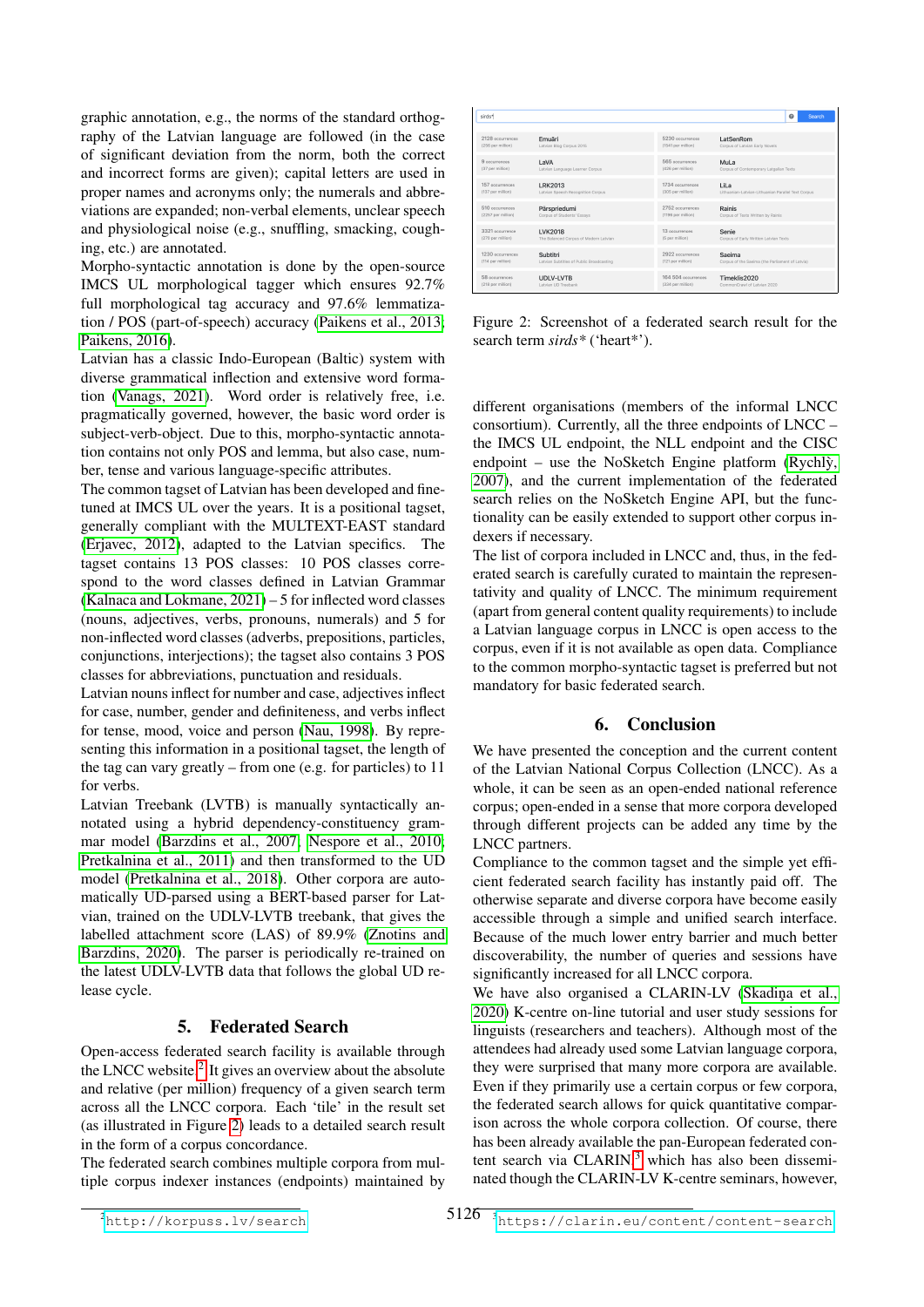it is less convenient and less efficient for the users when it comes to everyday use.

In this paper and in LNCC so far, we have focused on text corpora, including spoken language text corpora. Inclusion of full-fledged Latvian speech corpora in LNCC is a near future task. We will also add a new, extended (100M tokens) version of the Balanced Corpus of Modern Latvian will be released by the end of 2022.

Most of the current LNCC corpora have been developed and deployed by IMCS UL in close collaboration with other academic institutions and private companies: Riga Stradins University, Latvian Language Institute UL, Rezekne Academy of Technologies, Liepaja University, Vytautas Magnus University, LETA Ltd., Tilde Ltd., Riga East University Hospital. National Library of Latvia (NLL) and Culture Information Systems Centre (CISC) maintain their own corpus indexers, providing separate but integrated endpoints for the federated search of LNCC, while the NLL and CISC corpora are being processed and annotated using the common tagset and the NLP pipeline provided by IMCS UL. Other endpoints and selected corpora can be added to LNCC in the future.

#### Acknowledgements

This work has received financial support from the National Research Programmes "Digital Resources of the Humanities" (grant agreement No. VPP-IZM-DH-2020/1-0001: development of Korpuss.lv), "Letonika – Fostering a Latvian and European Society" (grant agreement No. VPP-LETONIKA-2021/1-0006: data-driven linguistic studies), from the Latvian Language Agency (grant agreement No. 4.6/2019-029: creation of LVK2022), and from the European Regional Development Fund (grant agreement No. 1.1.1.1/18/A/153: spoken language corpora).

### 7. Bibliographical References

- <span id="page-4-6"></span>Aksan, Y., Aksan, M., Koltuksuz, A., Sezer, T., Mersinli, Ü., Demirhan, U. U., Yılmazer, H., Atasoy, G., Öz, S., Yıldız, İ., et al. (2012). Construction of the Turkish National Corpus (TNC). In *Proceedings of the Eighth International Conference on Language Resources and Evaluation (LREC'12)*, pages 3223–3227.
- <span id="page-4-12"></span>Andronova, E. (2007). The Corpus of Early Written Latvian: Current State and Future Tasks. In *Proceedings of the Corpus Linguistics Conference (CL)*. University of Birmingham, UK.
- <span id="page-4-16"></span>Barzdins, G., Gruzitis, N., Nespore, G., and Saulite, B. (2007). Dependency-based hybrid model of syntactic analysis for the languages with a rather free word order. In *Proceedings of the 16th Nordic Conference of Computational Linguistics*, pages 13–20, Tartu, Estonia.
- <span id="page-4-0"></span>Brown, T., Mann, B., Ryder, N., Subbiah, M., Kaplan, J. D., Dhariwal, P., Neelakantan, A., Shyam, P., Sastry, G., Askell, A., Agarwal, S., Herbert-Voss, A., Krueger, G., Henighan, T., Child, R., Ramesh, A., Ziegler, D., Wu, J., Winter, C., Hesse, C., Chen, M., Sigler, E., Litwin, M., Gray, S., Chess, B., Clark, J., Berner, C., McCandlish, S., Radford, A., Sutskever, I., and Amodei, D. (2020). Lan-

et al., editors, *Advances in Neural Information Processing Systems*, volume 33, pages 1877–1901. Curran Associates, Inc.

- <span id="page-4-2"></span>Consortium, B. (2007). British national corpus, XML edition. Oxford Text Archive.
- <span id="page-4-10"></span>Dargis, R., Auzina, I., Bojars, U., Paikens, P., and Znotins, A. (2018). Annotation of the Corpus of the Saeima with Multilingual Standards. In *Proceedings of the 2018 ParlaCLARIN Workshop*.
- <span id="page-4-13"></span>Dargis, R., Auzina, I., Levane-Petrova, K., and Kaija, I. (2020a). Quality Focused Approach to a Learner Corpus Development. In *Proceedings of The 12th Language Resources and Evaluation Conference (LREC)*, pages 392– 396.
- <span id="page-4-8"></span>Dargis, R., Gruzitis, N., Auzina, I., and Stepanovs, K. (2020b). Creation of Language Resources for the Development of a Medical Speech Recognition System for Latvian. In *Human Language Technologies - The Baltic Perspective*, volume 328, pages 135–141. IOS Press.
- <span id="page-4-11"></span>Dzerins, J. and Dzonsons, K. (2007). Harvesting National Language Text Corpora from the Web. In *Proceedings of the 3rd Baltic Conference on Human Language Technologies (Baltic HLT)*.
- <span id="page-4-1"></span>Ekgren, A., Gyllensten, A. C., Gogoulou, E., Heiman, A., Verlinden, S., Öhman, J., Carlsson, F., and Sahlgren, M. (2022). Lessons Learned from GPT-SW3: Building the First Large-Scale Generative Language Model for Swedish. In *Proceedings of the 13th International Conference on Language Resources and Evaluation (LREC)*, Marseille, France.
- <span id="page-4-14"></span>Erjavec, T. (2012). MULTEXT-East: Morphosyntactic Resources for Central and Eastern European Languages. *Language resources and evaluation*, 46(1):131–142.
- <span id="page-4-7"></span>Goldhahn, D., Eckart, T., and Quasthoff, U. (2012). Building Large Monolingual Dictionaries at the Leipzig Corpora Collection: From 100 to 200 Languages. In *Proceedings of the 8th International Conference on Language Resources and Evaluation (LREC)*, pages 759– 765, Istanbul, Turkey.
- <span id="page-4-9"></span>Gruzitis, N., Pretkalnina, L., Saulite, B., Rituma, L., Nespore-Berzkalne, G., Znotins, A., and Paikens, P. (2018). Creation of a Balanced State-of-the-Art Multilayer Corpus for NLU. In *Proceedings of the 11th International Conference on Language Resources and Evaluation (LREC)*, pages 4506–4513, Miyazaki, Japan.
- <span id="page-4-4"></span>Ide, N. and Suderman, K. (2006). Integrating Linguistic Resources: The American National Corpus Model. In *Proceedings of the Fifth International Conference on Language Resources and Evaluation (LREC'06)*, Genoa, Italy, May. European Language Resources Association (ELRA).
- <span id="page-4-15"></span>Kalnaca, A. and Lokmane, I. (2021). *Latvian Grammar*. University of Latvia Press.
- <span id="page-4-3"></span>Koeva, S., Stoyanova, I., Leseva, S., Dekova, R., Dimitrova, T., and Tarpomanova, E. (2012). The Bulgarian National Corpus: Theory and practice in corpus design. *Journal of Language Modelling*, (1):65–110.

guage models are few-shot learners. In H. Larochelle, 5127 M., Chlumská, L., Jelínek, T., Kováříková, D., Petke-

<span id="page-4-5"></span>Křen, M., Cvrček, V., Čapka, T., Čermáková, A., Hnátková,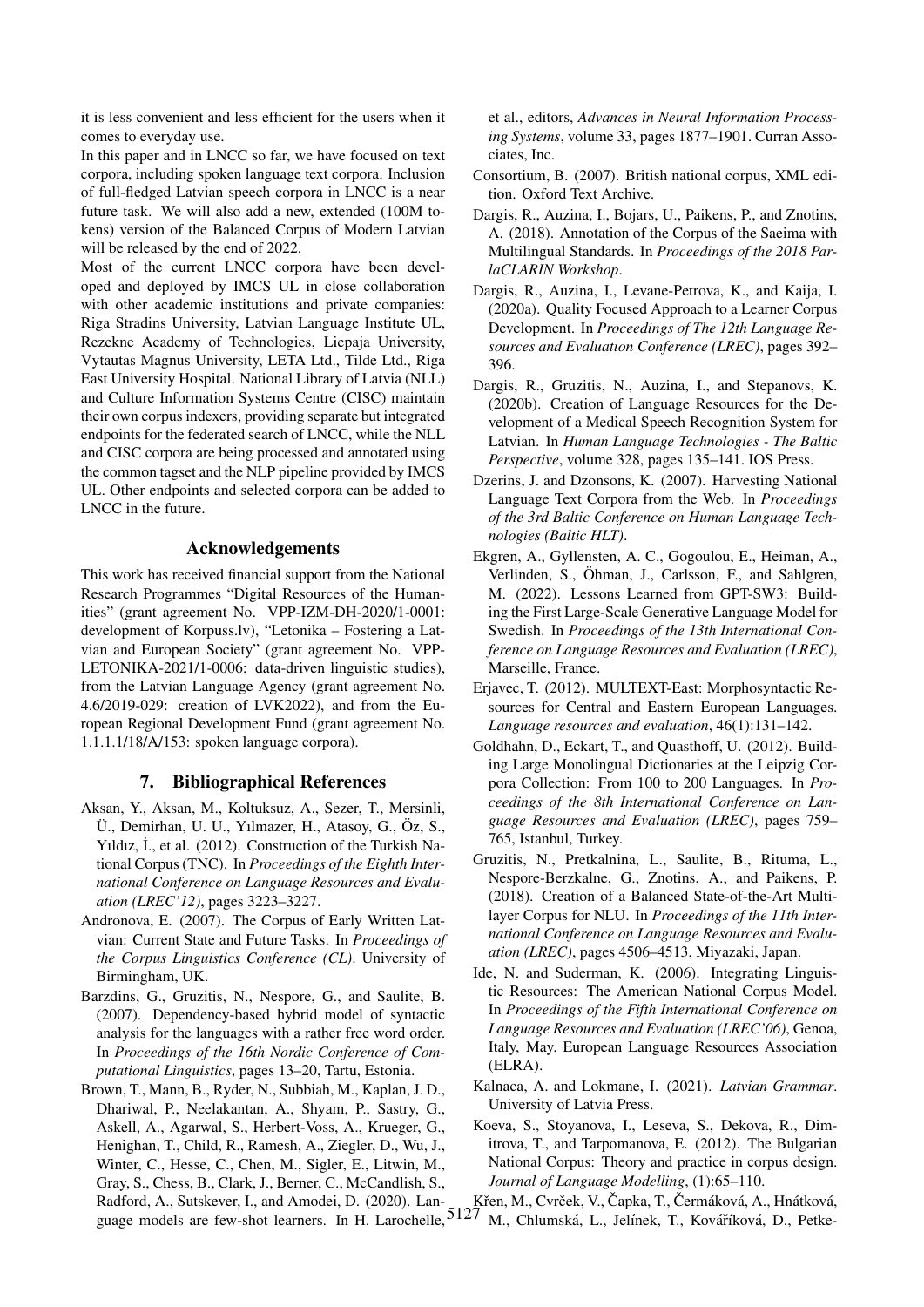vic, V., Procházka, P., et al. (2016). SYN2015: Representative Corpus of Contemporary Written Czech. In *Proceedings of the Tenth International Conference on Language Resources and Evaluation (LREC'16)*, pages 2522–2528.

- <span id="page-5-4"></span>Křen, M. (2020). Czech National Corpus in 2020: Recent Developments and Future Outlook. In *Proceedings of the 8th Workshop on Challenges in the Management of Large Corpora*, pages 52–57.
- <span id="page-5-6"></span>Kupietz, M., Lüngen, H., Kamocki, P., and Witt, A. (2018). The German Reference Corpus DeReKo: New Developments – New Opportunities. In *Proceedings of the Eleventh International Conference on Language Resources and Evaluation (LREC 2018)*, Miyazaki, Japan, May. European Language Resources Association (ELRA).
- <span id="page-5-11"></span>Levane-Petrova, K. (2019). Līdzsvarotais mūsdienu latviešu valodas tekstu korpuss, tā nozīme gramatikas pētījumos. *Language: Meaning and Form*, 10:131–146. The Balanced Corpus of Modern Latvian, its role in grammar studies.
- <span id="page-5-12"></span>Levāne-Petrova, K. and Pokratniece, K. (2021). Skolēnu pārspriedumu korpusa izveide. In *Latviešu valodas apguve: XIII Starptautiskais baltistu kongress*. LiePA.
- <span id="page-5-9"></span>Mititelu, V. B., Tufis, D., and Irimia, E. (2018). The reference corpus of the contemporary romanian language (corola). In *Proceedings of the Eleventh International Conference on Language Resources and Evaluation (LREC 2018)*.
- <span id="page-5-19"></span>Nau, N. (1998). *Latvian*, volume 217. Lincom Europa.
- <span id="page-5-20"></span>Nespore, G., Saulite, B., Barzdins, G., and Gruzitis, N. (2010). Comparison of the SemTi-Kamols and Tesniere's dependency grammars. In *Human Language Technologies – The Baltic Perspective*, volume 219 of *Frontiers in Artificial Intelligence and Applications*, pages 233–240. IOS Press.
- <span id="page-5-14"></span>Nivre, J., de Marneffe, M.-C., Ginter, F., Hajič, J., Manning, C. D., Pyysalo, S., Schuster, S., Tyers, F., and Zeman, D. (2020). Universal Dependencies v2: An Evergrowing Multilingual Treebank Collection. In *Proceedings of the 12th Language Resources and Evaluation Conference*, pages 4034–4043, Marseille, France, May. European Language Resources Association.
- <span id="page-5-7"></span>Oravecz, C., Váradi, T., and Sass, B. (2014). The Hungarian Gigaword corpus. In *Proceedings of the Ninth International Conference on Language Resources and Evaluation (LREC'14)*, pages 1719–1723, Reykjavik, Iceland, May. European Language Resources Association (ELRA).
- <span id="page-5-16"></span>Paikens, P., Rituma, L., and Pretkalnina, L. (2013). Morphological analysis with limited resources: Latvian example. In *Proceedings of the 19th Nordic Conference of Computational Linguistics (NODALIDA)*, pages 267– 277, Oslo, Norway.
- <span id="page-5-17"></span>Paikens, P. (2016). Deep Neural Learning Approaches for Latvian Morphological Tagging. In *Human Language Technologies - The Baltic Perspective*, volume 289. IOS Press.
- <span id="page-5-10"></span>Pinnis, M., Auzina, I., and Goba, K. (2014). Designing the  $5128$

Latvian Speech Recognition Corpus. In *Proceedings of the 9th International Conference on Language Resources and Evaluation (LREC)*.

- <span id="page-5-2"></span>Plenert, A. (2021). gpt2-lv. In *Hugging Face*. https://huggingface.co/aidan-plenert-macdonald/gpt2-lv edition.
- <span id="page-5-3"></span>Press, G. (2021). Andrew Ng Launches A Campaign For Data-Centric AI. *Forbes*, Jun 16, 2021.
- <span id="page-5-21"></span>Pretkalnina, L., Nespore, G., Levane-Petrova, K., and Saulite, B. (2011). A Prague Markup Language profile for the SemTi-Kamols grammar model. In *Proceedings of the 18th Nordic Conference of Computational Linguistics*, pages 303–306, Riga, Latvia.
- <span id="page-5-15"></span>Pretkalnina, L., Rituma, L., and Saulite, B. (2018). Deriving Enhanced Universal Dependencies from a Hybrid Dependency-Constituency Treebank. In *Text, Speech, and Dialogue*, volume 11107, pages 95–105. Springer.
- <span id="page-5-8"></span>Przepiórkowski, A., Bańko, M., Górski, R. L., Lewandowska-Tomaszczyk, B., Łaziński, M., and Pezik, P. (2011). National Corpus of Polish. In *Proceedings of the 5th Language & Technology Conference: Human language technologies as a challenge for computer science and linguistics*, pages 259–263.
- <span id="page-5-22"></span>Rychly, P. (2007). Manatee/Bonito-A Modular Corpus ` Manager. In *1st Workshop on Recent Advances in Slavonic Natural Language Processing*, pages 65–70, Brno: Masaryk University.
- <span id="page-5-23"></span>Skadiņa, I., Auziņa, I., Grūzītis, N., and Znotiņš, A. (2020). Clarin in Latvia: From the preparatory phase to the construction phase and operation. In *Proceedings of the 5th Conference on Digital Humanities in the Nordic Countries (DHN)*, pages 342–350.
- <span id="page-5-5"></span>Tadic, M. (2002). Building the Croatian National Corpus. ´ In *LREC2002 Proceedings, Las Palmas, ELRA, Pariz-Las Palmas*, volume 2, pages 441–446.
- <span id="page-5-1"></span>Ulcar, M., Zagar, A., Armendariz, C. S., Repar, A., Pollak, S., Purver, M., and Robnik-Sikonja, M. (2021). Evaluation of contextual embeddings on less-resourced languages. *CoRR*, abs/2107.10614.
- <span id="page-5-13"></span>Utka, A., Levane-Petrova, K., Bielinskiene, A., Kovalevskaite, J., Rimkute, E., and Vevere, D. (2012). Lithuanian-Latvian-Lithuanian Parallel Corpus. In *Human Language Technologies - The Baltic Perspective*, volume 247. IOS Press.
- <span id="page-5-18"></span>Vanags, P. (2021). Latviešu valoda. In *Nacionālā Encik* $lop\bar{\text{e}}dija$ . Latvijas Nacionālā enciklopēdija.
- <span id="page-5-0"></span>Znotins, A. and Barzdins, G. (2020). LVBERT: Transformer-Based Model for Latvian Language Understanding. In *Human Language Technologies - The Baltic Perspective*, volume 328, pages 111–115. IOS Press.

#### 8. Language Resource References

Andronova, Everita and Spektors, Andrejs and Vanags, Pēteris and Baltiņa, Maija and Trumpa, Anta and Trumpa, Edmunds and Grūzītis, Normunds and Silina-Pinke, Renāte and Frīdenberga, Anna and Skrūzmane, Elga and Kaukīte, Sintija. (2002). *The Corpus of Early Written Latvian (Senie)*. CLARIN-LV digital library at IMCS, University of Latvia, http://hdl.handle.net/20.500.12574/12.